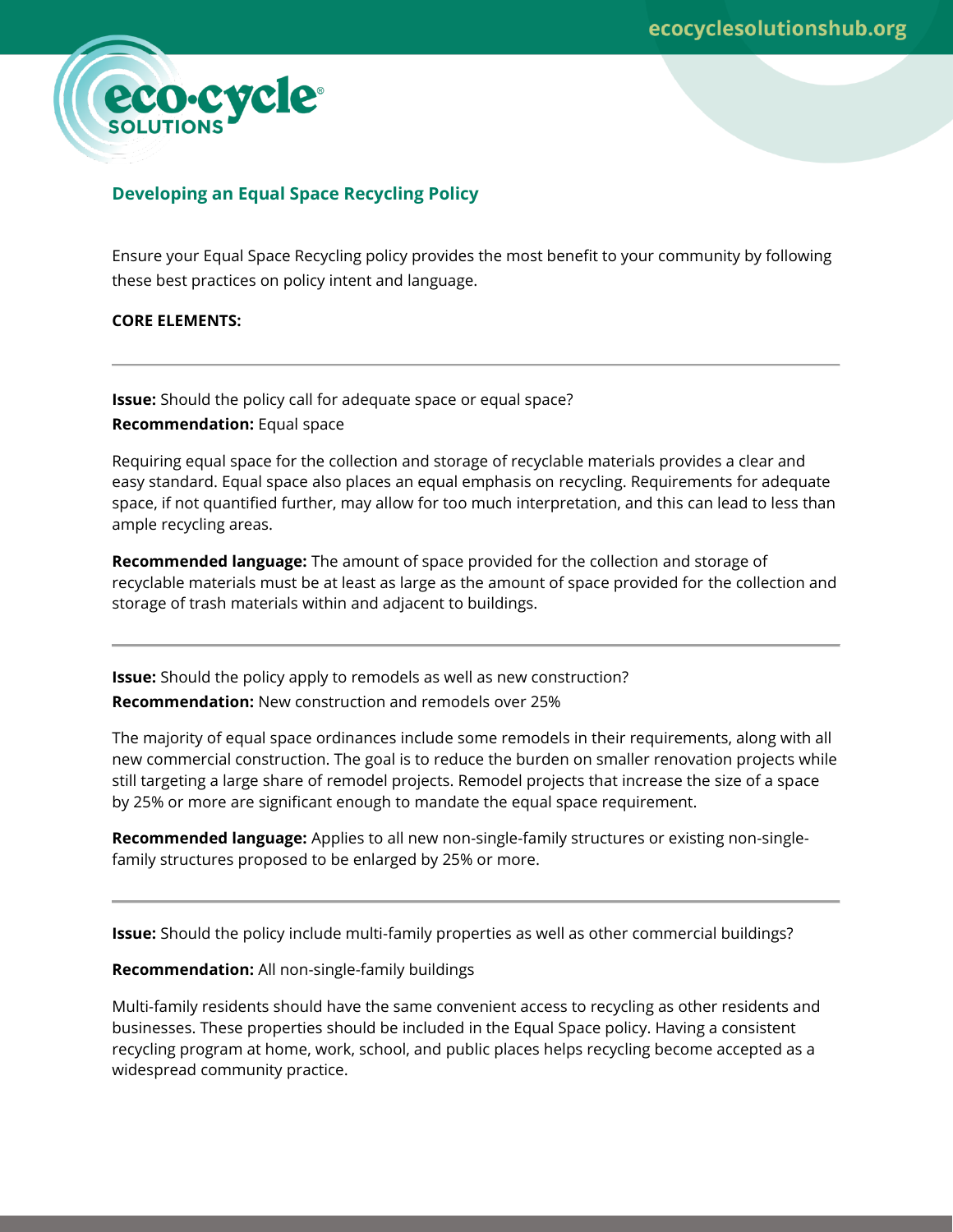

**Recommended language:** Applies to all new non-single-family structures or existing non-singlefamily structures proposed to be enlarged by 25% or more.

## **Equal Space Policy Elements in U.S. Communities**

| <b>Location</b>        | <b>Requires</b><br>equal<br>space | <b>Requires</b><br>adequate<br>space | <b>Includes</b><br>multi-<br>family units<br>(MFUs) | <b>Includes</b><br><b>remodels</b> | <b>Requires</b><br>collection space<br>be convenient<br>and accessible |
|------------------------|-----------------------------------|--------------------------------------|-----------------------------------------------------|------------------------------------|------------------------------------------------------------------------|
| Boulder, CO            | X                                 |                                      | X                                                   | X                                  | X                                                                      |
| Broomfield, CO         | X                                 |                                      |                                                     | X                                  | X                                                                      |
| Superior, CO           |                                   | X                                    | X                                                   |                                    |                                                                        |
| Fort Collins, CO       |                                   | X                                    | X                                                   | X                                  | X                                                                      |
| Lafayette, CO          |                                   | X                                    |                                                     |                                    | X                                                                      |
| Charlotte, NC          | X                                 |                                      | $\times$                                            | X                                  |                                                                        |
| State of<br>California |                                   | X                                    | X                                                   | X                                  | X                                                                      |
| State of               |                                   | $\times$                             | X                                                   | X                                  |                                                                        |
| Wisconsin              |                                   |                                      |                                                     |                                    |                                                                        |
| State of               | X                                 |                                      |                                                     | X                                  | X                                                                      |
| Vermont                |                                   |                                      |                                                     |                                    |                                                                        |

## **ADDITIONAL RECOMMENDATIONS:**

In addition to the core elements of a successful policy detailed above, the following elements further strengthen an Equal Space policy and its impact:

**Recommendation:** Storage areas should be "convenient and accessible"

Convenience is paramount to the success of a recycling program, which means collection and storage areas must be convenient and accessible. It is important that this requirement takes into consideration not only tenants but also collection vehicles, so that collection areas may be easily serviced. Some communities further require that the recycling collection and storage areas be adjacent to trash collection areas to ensure convenience for tenants and collection vehicles.

**Recommended language:** Recycling area should be at least as accessible and convenient as the trash area for tenants and collection vehicles.